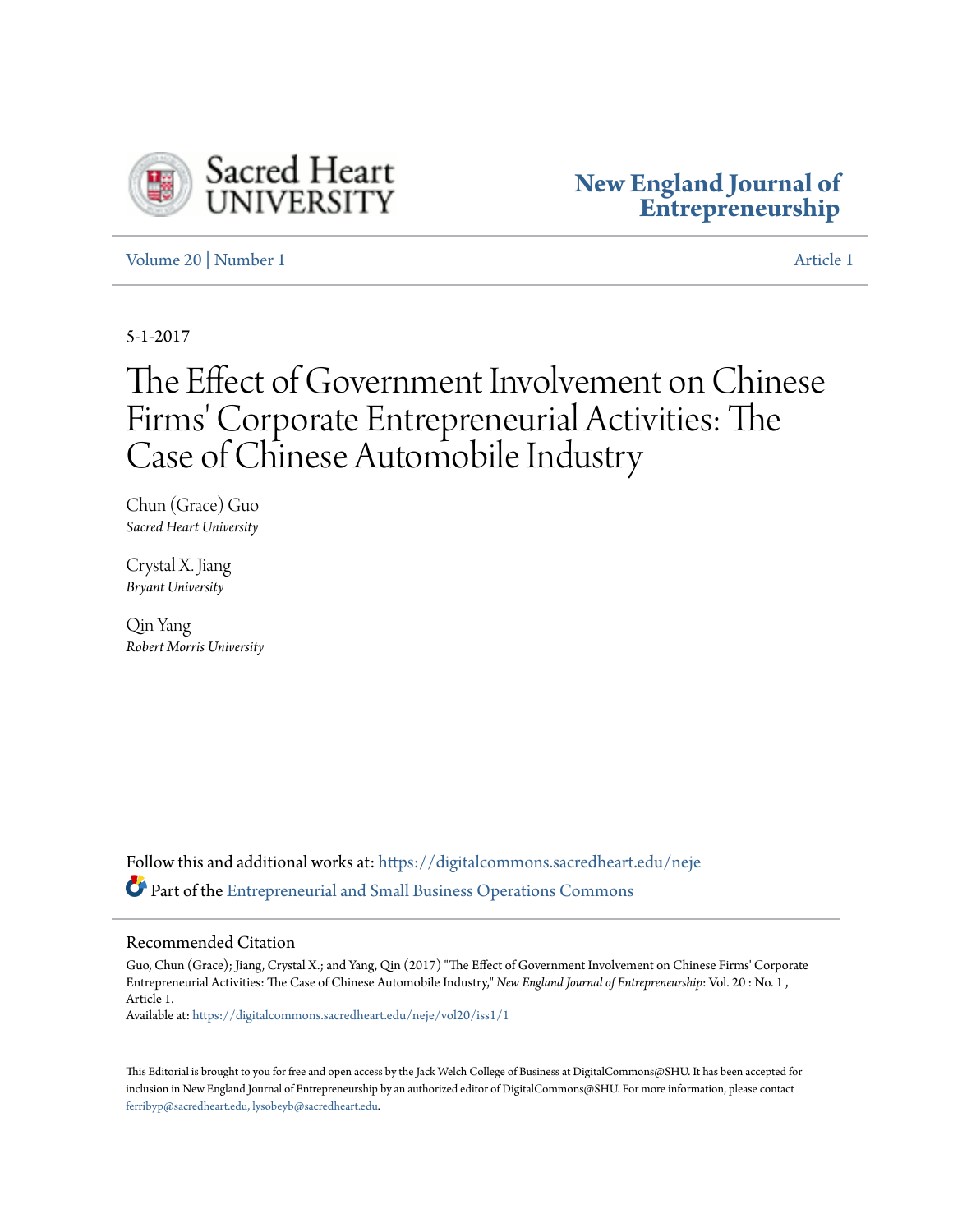# **The Effect of Government Involvement on Chinese Firms' Corporate Entrepreneurial Activities:**

The Case of Chinese Automobile Industry

#### Grace Chun Guo Crystal X. Jiang Qin Yang

*I undertaken entrepreneurial transformations to adapt to n recent decades many emerging markets (EMFs) have institutional transition and industrial change. Corporate entrepreneurship (CE) provided EMFs viable ways to revitalize, reconfigure, and transform successfully with the dynamic environment. Although previous research examined government roles on EMFs' CE activities, little is known about the mechanisms of how government exerts influence on CE activities. To fully understand CE of EMFs, we propose a stage model to explore specific roles governments play that affect CE activities over time. In particular, we investigate how governments' grabbing hand, helping hand, and invisible hand roles affected Chinese auto firms' CE activities at different stages from 1980 to 2016. Government involvement is summarized and the advantages and disadvantages of these roles are analyzed.*

Keywords: corporate entrepreneurship; government roles; innovation; venturing; emerging market; Chinese automobile industry

Existing research has extensively examined how emerging market firms (EMFs) have grown and become important players in world business (e.g., Jiang et al., 2016; Kotabe, Jiang, and Murray, 2017; Li and Kozhikode, 2008; Mathews, 2006). In particular, EMFs have undertaken entrepreneurial transformations to adapt to institutional transition and industrial change (Yiu and Lau, 2008). Corporate entrepreneurship (CE) provided EMFs viable ways to revitalize, reconfigure, and transform successfully with external environment (e.g., Zahra, Ireland, Gutierrez, and Hitt, 2000). CE activities such as innovation, strategic renewal, and corporate venturing (Covin and Slevin, 1991) are critical for EMFs to venture internationally (Wang, Hong, Kafourors, and Wright, 2012; Yiu, Lau, and Bruton, 2007) and gain competitive advantages in fierce domestic and global competition.

A firm's ability to engage in CE is not only determined by its available resources (Covin and Slevin, 1991) and dynamic capabilities (Zahra and George, 2002), but also by its embedded institutional environments. Institutional environments can influence firms' strategic activities (Kotabe et al., 2017) and can shape the nature and level of innovation in a country (Busenitz, Gomez, and Spencer, 2000). Among institutional forces, government plays important roles in fostering entrepreneurial activities (Minniti, 2008) through initiating policies, providing support, and regulating industrial development (Kotabe et al., 2017).

EMFs differ from their counterparts in developed countries in their lack of valuable resources and capabilities (Yiu and Lau, 2008). To address their resources insufficiency, EMFs are found to rely on preferential treatment from the government to achieve business success (Luo, 2000). Governments could be involved in providing entrepreneurial opportunities for EMFs to access valuable resources and to enhance firm capabilities. As such, there are notable differences between EMFs and developed market firms (DMFs) in conducting CE activities (Kotabe et al., 2017).

Although previous research examined that the fundamental question of whether government policies have positive effect on entrepreneurial activities (Minniti, 2008), little is known about how governments matter in EMFs' CE activities. Drawing on previous models (Frye and Shleifer's 1997; Shleifer and Vishny, 2002) of governments' roles, we propose the following two research questions to examine government's involvement in promoting CE activities in transition economies. First, what roles do governments play in enabling and stimulating firms' CE in emerging economies? Second, what is the impact of government involvement on important CE outcomes, namely EMFs' innovation, strategic renewal, and corporate venturing? We adopted a case study approach (Eisenhardt, 1989; Yin, 1994) to our inquiry. We chose the automobile industry in China as our research context because China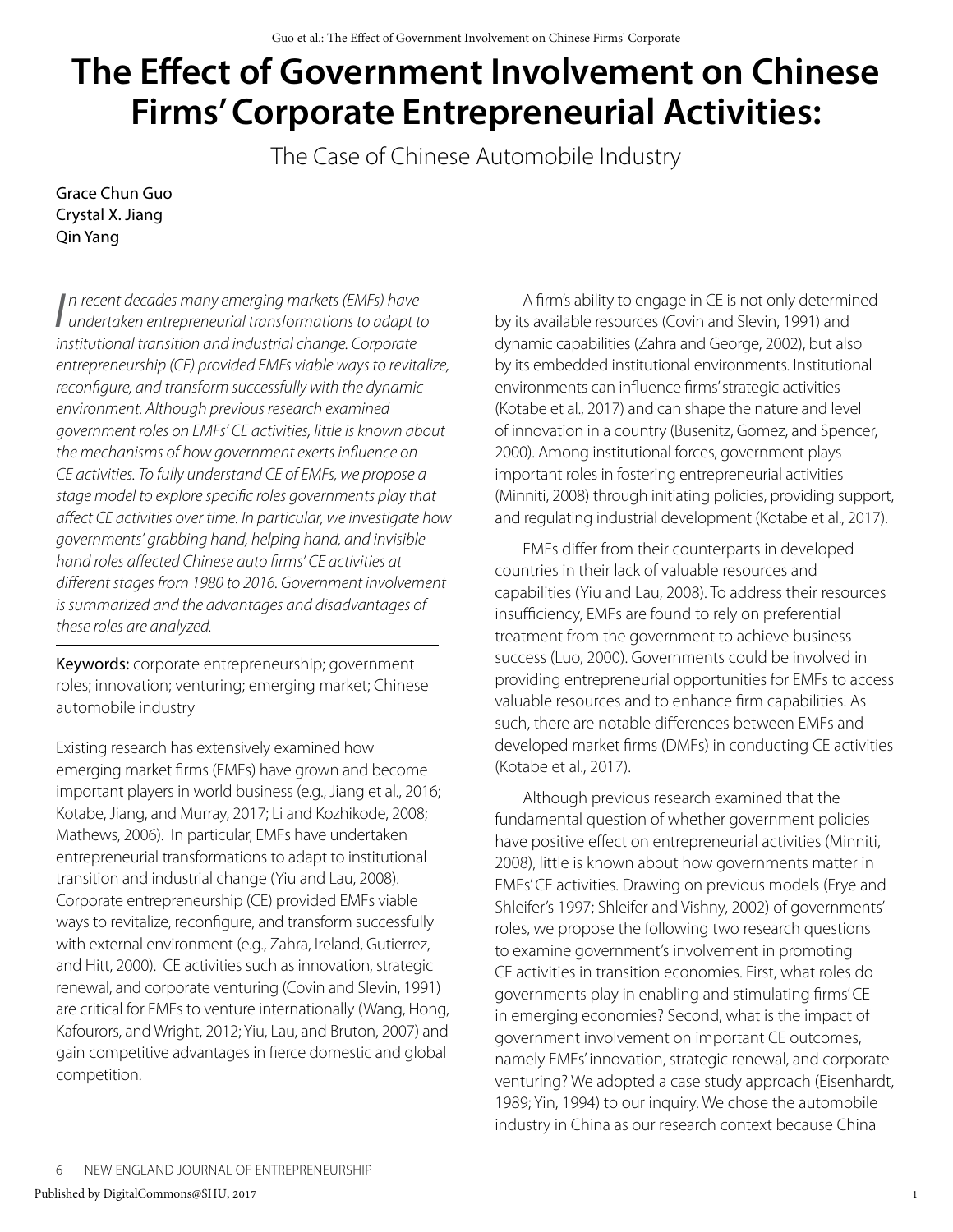has become the world's largest and fastest-growing emerging economy and its automobile industry has been the largest in the world measured by unit production since 2008. Under the strong influence of the government, most Chinese automobile enterprises have undergone an entrepreneurial transformation in order to compete locally and globally, especially after China's entry into the World Trade Organization (Peng, 2003; Tan, 2007).

In this article, we provide a literature review of CE and describe government's roles in transition economies based on Frye and Shleifer's (1997) and Shleifer and Vishny (2002). We then analyze Chinese government's involvement and roles in the development of the automobile industry and the CE activities of auto companies between the early 1980s to 2016. Lastly, we discuss outcomes of the Chinese government's involvement and provide implications for theory and practice.

#### **Theoretical Background Corporate Entrepreneurship (CE)**

CE is defined in various ways in the entrepreneurship research. CE was viewed as the rebirth of organization through a renewal (Guth and Ginsberg, 1990). Zahra (1995, 1996) defines CE as a process of creating new businesses or the strategic renewal of an existing business to improve profitability and competitive advantages. CE requires firms to engage in three distinct but related activities: innovation, strategic renewal, and cooperate venturing (Zahra, 1996). First, innovation requires firms to develop cultures, processes, and structures to support continuous new product launches in its current markets as well as introduce existing products into new markets (Covin and Miles, 1999).

Second, CE also embodies renewal activities that enhance an enterprise's ability to compete and take risks, with or without the creation of new businesses. Strategic renewal refers to the "revitalization of the company's operations by changing the scope of its business, its competitive approach, or both" (Zahra, 1996: 1715). These renewal activities may include opportunity identification and exploitation as well as creating and sustaining a competitive advantage through strategic renewal and business model reconstruction. It can also include organizational rejuvenation—a firm's ability to improve its internal processes, structures, and capabilities, to better execute strategies and often involves administrative innovations in human resource management (Covin and Miles, 1999). Lastly, strategic renewal may also involve domain redefinition—activities involving the creation of

new product market position that competitors have not recognized or exploited (Covin and Miles, 1999). According to Covin and Miles (1999), the focus of domain redefinition is exploring for what is possible rather than exploiting what is currently available.

Third, corporate venturing refers to activities that "seek to generate new businesses for the corporation in which it resides through the establishment of external or internal corporate ventures" (Von Hippel, 1977: 163). Corporate venturing can be divided into internal and external venturing (Phan, Wright, Ucbasaran, and Tan, 2009). Internal corporate venturing involves the creation of new businesses that reside within the corporate structure and preexisting organization structures may accommodate these new ventures or newly created organizational entities. External corporate venturing involves investing in young, early growth-stage businesses created by external parties through corporate venture capital, licensing, acquisitions, and joint ventures.

In short, CE requires organizations to engage in activities that continuously extend their domain of competence and respond to risks and opportunities through resource configuration and capability development to meet changing customer demands and competitor strategies (Guo et al., 2014). However, CE activities do not occur in a vacuum and are under the influence of institutional environments. National culture (Hayton, George, and Zahra, 2002), accepted industry norms and rules of engagement in competition (Covin and Miles, 1999), and public policies as well as government involvement (Wang et al., 2012) can exert strong influence on firms' ability and willingness to engage in CE activities. Among institutional forces, government plays important roles in fostering entrepreneurial activities (Minniti, 2008). This is especially the case for firms in emerging economies where institutional mechanisms are found to complement firms' activities (Kotabe et al., 2017) when their markets have not reached the technological frontier (Mahmood and Rufin, 2005) and EMFs have not fully developed their competitive advantages to compete with their counterparts from developed countries (Kotabe et al., 2017).

The following section introduces the stage models of government roles in transition economies based on Shleifer and Vishny (2002) and provides an analysis of government's involvement in and impact on CE activities and industry development of the Chinese automobile industry from the early 1980s to 2016.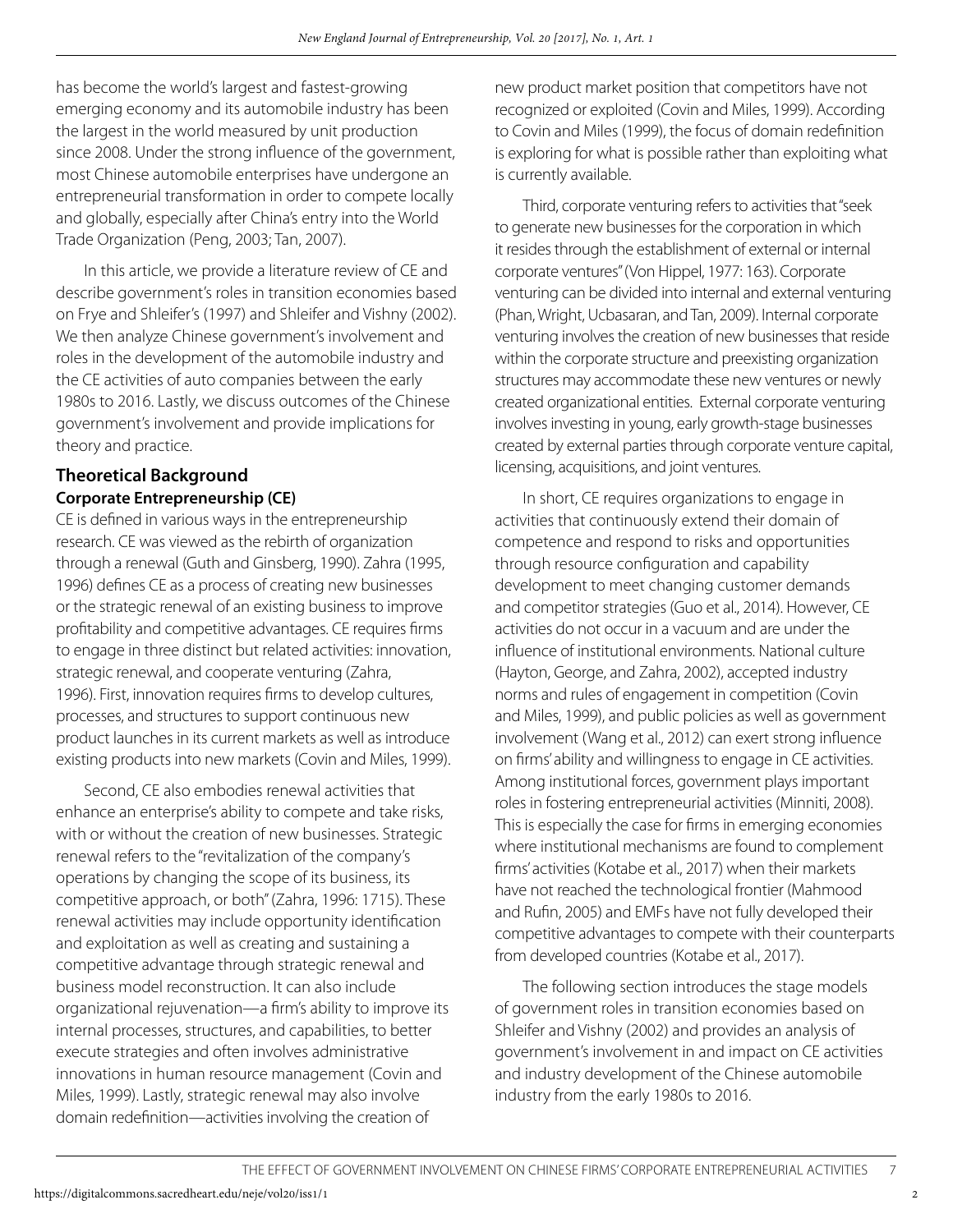#### **Government Roles and Institutional Influence**

According to Shleifer and Vishny (2002), the impact of governments on entrepreneurial activities in transition economies can be described as the *invisible hand*, the *helping hand*, and the *grabbing hand* models. Under the *invisible hand* model, government restricts itself to providing basic public goods, such as contract enforcement, law and order, and some regulations. Governments adopting invisible hands are generally well organized, benevolent, and refrain from making allocative decisions. Under the *helping hand* model, government is actively involved in promoting economic activities, establishing industry policies, and often has close ties to entrepreneurs. In this model, government has strong arbitrative power and leaves little room for the legal framework. Lastly under the *grabbing hand* model, government is considered interventionists; it remains largely independent of courses and is empowered to impose a variety of regulations on businesses.

An institution-based view suggests that firms' strategic choices are the outcome of the interaction between organizations and institutions. While industry conditions, firm resources, and capabilities can drive strategic choices, formal and informal constraints of a particular institutional environment can also exert strong influence. Based on Kostova's (1997) three-dimensional institutional profile, a country's level of entrepreneurship is determined by government policies (regulatory dimension), shared knowledge to establish new business (cognitive dimension), and value system (normative dimension). Although government's influence on entrepreneurial activities is mainly through public policies and regulations, or coercive isomorphism in DiMaggio and Powell's (1983) term, we speculate that governments, especially those in transition economies, can also shape the value system by imposing normative isomorphism (DiMaggio and Powell, 1983), which requires firms to abide by the norms or rules established by the government for a specific profession or industry. In addition, it is possible that governments in transition economies, to address their political goals, can play an active role in issuing favorable policies and allocating resources to help construct a shared knowledge base for firms to engage in entrepreneurial activities. In the next section, we apply Frye and Shleifer (1997)'s framework and provide an analysis of the Chinese government's involvement and institutional influence in reshaping the automobile industry.

#### **Chinese Automobile Industry and Government Involvement**

Governments of a few major emerging economies, including Brazil, India, and China, have successfully developed a viable national automotive industry as one of the national economic pillars (Sturgeon and Van Biesebroeck, 2010). Even in these countries, however, local automobile firms are still relatively weak, and multinational firms will continue to dominate the domestic industry for a long time (Chang, 2016; Guo, et al., 2014). The difficulty of developing competitive automobile enterprises in emerging economies is attributed to unique institutional factors (e.g., heavy government regulations and interventions in the automotive industry), an underdeveloped supplier industry, underdeveloped intellectual property rights (IPR) environment (Jiang, et al., 2011), and price-sensitive domestic markets (Guo, et al. 2014)

The case of the Chinse automobile industry follows the general development trajectory experienced by those in other emerging economies. China surpassed the United States in production of vehicles in 2008 (Guo, et al., 2014), and the Chinese government succeeded in creating the world's largest automobile market with 24.5 million units in 2015 (Chang, 2016). From 2000 to 2015, China's market share of auto production sextupled. In particular, the market share at the worldwide auto production almost doubled from 12 percent in 2007 to 23 percent in 2010 *(Quest Trend Magazine)*. The two graphs in Figure 1 illustrate the growth trend of China's auto industry.

#### **Initiation Stage (Early 1980s to Late 1990s)**

In the early 1980s, recognizing the lack of capital and technological expertise of the local automobile makers, Chinese political leaders established the country's passenger car production and an automotive supply chain. In 1985, the government named the automobile industry as one of its "pillar" industries (Roberto, Guo, and Jiang, 2011). To achieve these goals, the government encouraged foreign direct investment and established laws that forced international automakers into joint venture (JV) arrangements. In 1994, the government developed the China Automotive Industry Policy, which, for the first time, set clear 50–50 JV requirements between Chinese automakers and their foreign partners. To encourage foreign direct investment (FDI), the government provided favorable policies, such as a two-year tax exemption and a three-year tax reduction for Sino-foreign firms.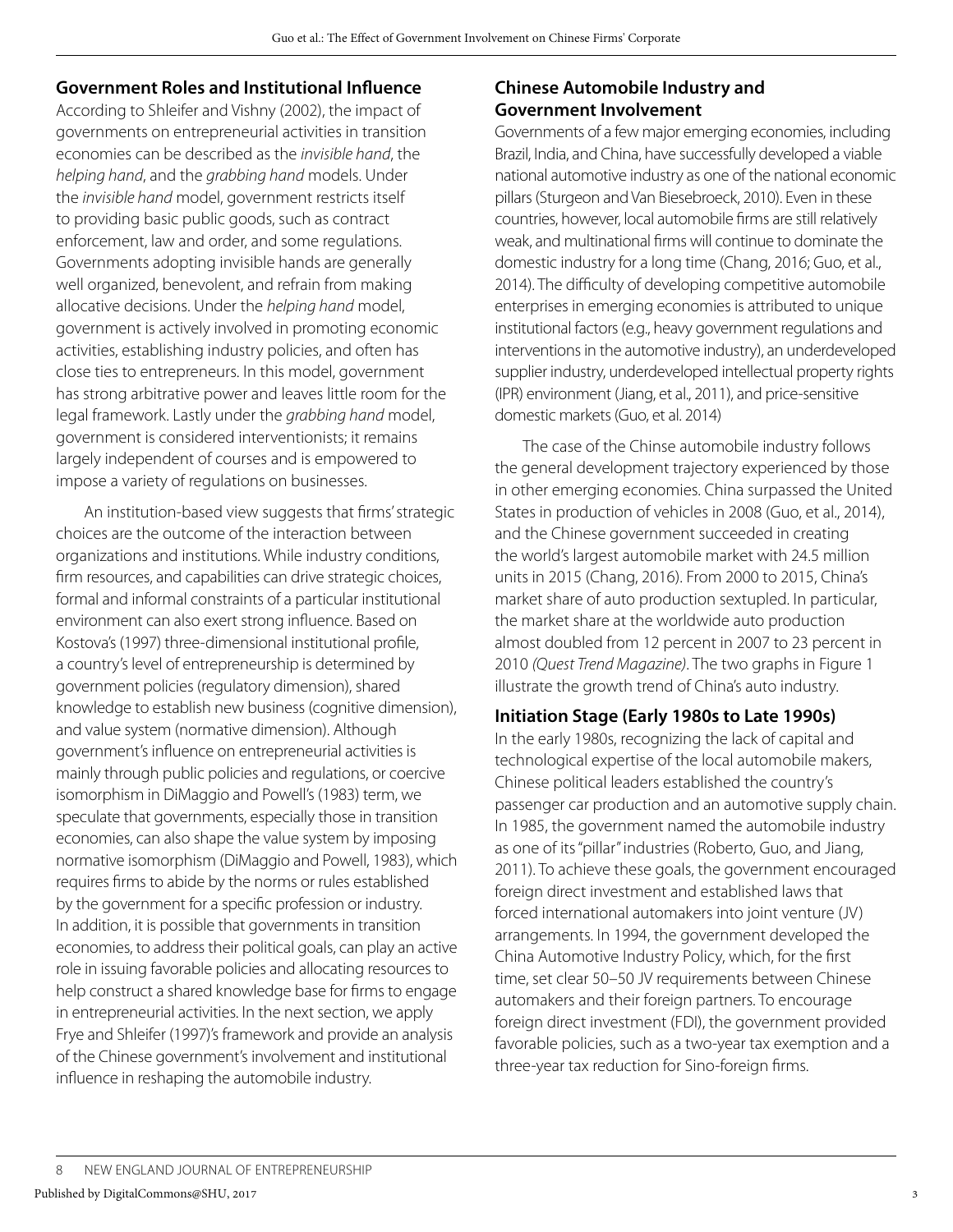



Source: www.tradingeconomics.com | CAAM – China Association of Automobile Manufacturers

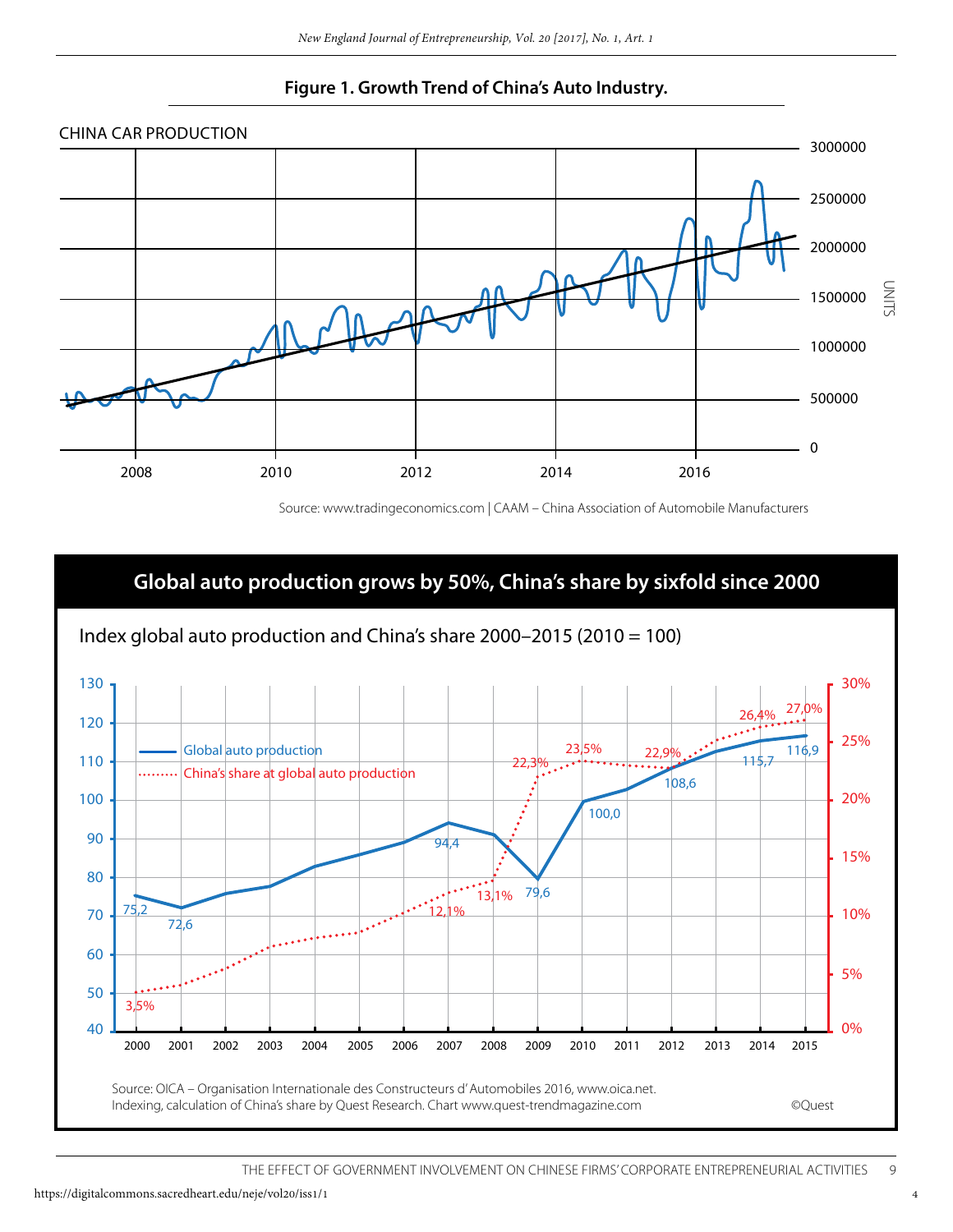The expectation behind such an arrangement was that Chinese automakers would acquire technology and know-how from their foreign partners, usually leading international automakers. It can also improve local supply industry with requirements of high rates of local content (the percentage of auto parts purchased from local suppliers in an assembly) (Sun, Mellahi, and Thun, 2010). In exchange, foreign partners would gain access to the vast Chinese car market. Such opportunities were greatly welcomed by international automakers as the passenger car markets in the industrialized market were approaching saturation during that time (Chang, 2016). In addition, the Chinese government believed that the 50–50 JV arrangement would also prevent foreign automakers from dominating the Chinese market. Even today, establishing a wholly foreign-owned automobile enterprise in China is prohibited (Chang, 2016). Consequently, firms such as Volkswagen, Citroën, General Motors, and Ford all partnered with domestic automakers. By the end of 1997, China had about 500 FDI-involved automobile firms; among these, 80 were assembly JVs and 410 were auto parts JVs (Sit and Liu, 2000).

It is evident that during this early development stage, the Chinese government adopted the *grabbing hand* model. For instance, "in 1988, the government proposed a strategy of supporting 'three majors and three minors' with First Automobile Works (FAW), Second Automobile Works (SAW), and Shanghai Automotive Industry Corporation (SAIC) named as the three majors, and Beijing, Tianjin, and Guangzhou firms as the three minors—to limit the total number of firms, and provide a high degree of protection." (Chu, 2011: 1243). In addition, once the Shanghai Volkswagen Automotive Corporation (SVW) was formed, the Shanghai government listed it as a "pillar firm" in its development plan and provided preferential treatment in taxation, foreign loans, exchange rates, and materials procurement (Frynas, Mellahi, and Pigman, 2006).

In addition, the government imposed coercive pressure on Chinese and foreign automakers to jumpstart the national automobile industry by imposing the 50–50 JV arrangement and banning foreign-owned automobile enterprises in China. Despite the good intention, JV partnerships are structured in a way that the Chinese firm is mainly responsible for auto assembly operations and the foreign partner is in charge of new car designs and branding (Chang, 2016). In addition, Chinese automakers did not form exclusive relationships with their foreign

partners. For example, SAIC had formed multiple joint ventures, including Shanghai-Volkswagen, Shanghai-General Motors, among others. Due to the nature of such non-exclusive partnerships and to the concerns about the country's inadequate enforcement and enactment of intellectual property protection, foreign automakers were reluctant to share their full knowledge with their Chinese partners (Guo et al., 2014; Roberto et al., 2011).

Furthermore, hierarchical control rather than market relations determined the choices of suppliers. For example, the Shanghai government formed a localization office, which charged local suppliers' products, financing, technology adopted or imported. And the localization office requested SVW to source from these firms (Sun et al., 2010). Further, high tariffs and entry restrictions enabled the JVs to price cars high and obtain high profits (Chu, 2011). Although such a strong grabbing hand allowed rapid development of the Chinese automakers and enabled them to acquire manufacturing capabilities in a relatively short period of time, they have not gained full access to closely guarded cutting-edge technologies and R&D.

In short, during the period of early development, the Chinese government's strong grabbing hand, on the one hand, allowed the weak Chinese automakers to pursue CE transformation through corporate venturing by entering the 50–50 JV arrangement with their foreign partners. On the other hand, a high level of regulative pressure and the nature of the JV arrangement also constrained Chinese automakers' ability to develop marketing capabilities as well as new product development and independent innovation capabilities.

#### **Rapid Development Stage (Late 1990s to 2005)**

Starting in the late 1990s, the institutional environment in China experienced rapid and significant changes. Three changes relevant to the automobile industry development were the increasing power of industry ministries and local (e.g., provincial) governments due to the gradual removal of central planning mechanisms (Guo et al., 2014), China's entry into the World Trade Organization (WTO) in 2001, and the rising household income along with improved road and highway infrastructure in China. Previously auto consumers were mainly institutions and taxi companies. However, the increase of individual wealth fostered a segment with price-sensitive consumers. Private auto ownership increased around 22 percent annually from 1996 to 2005 (Chu, 2011).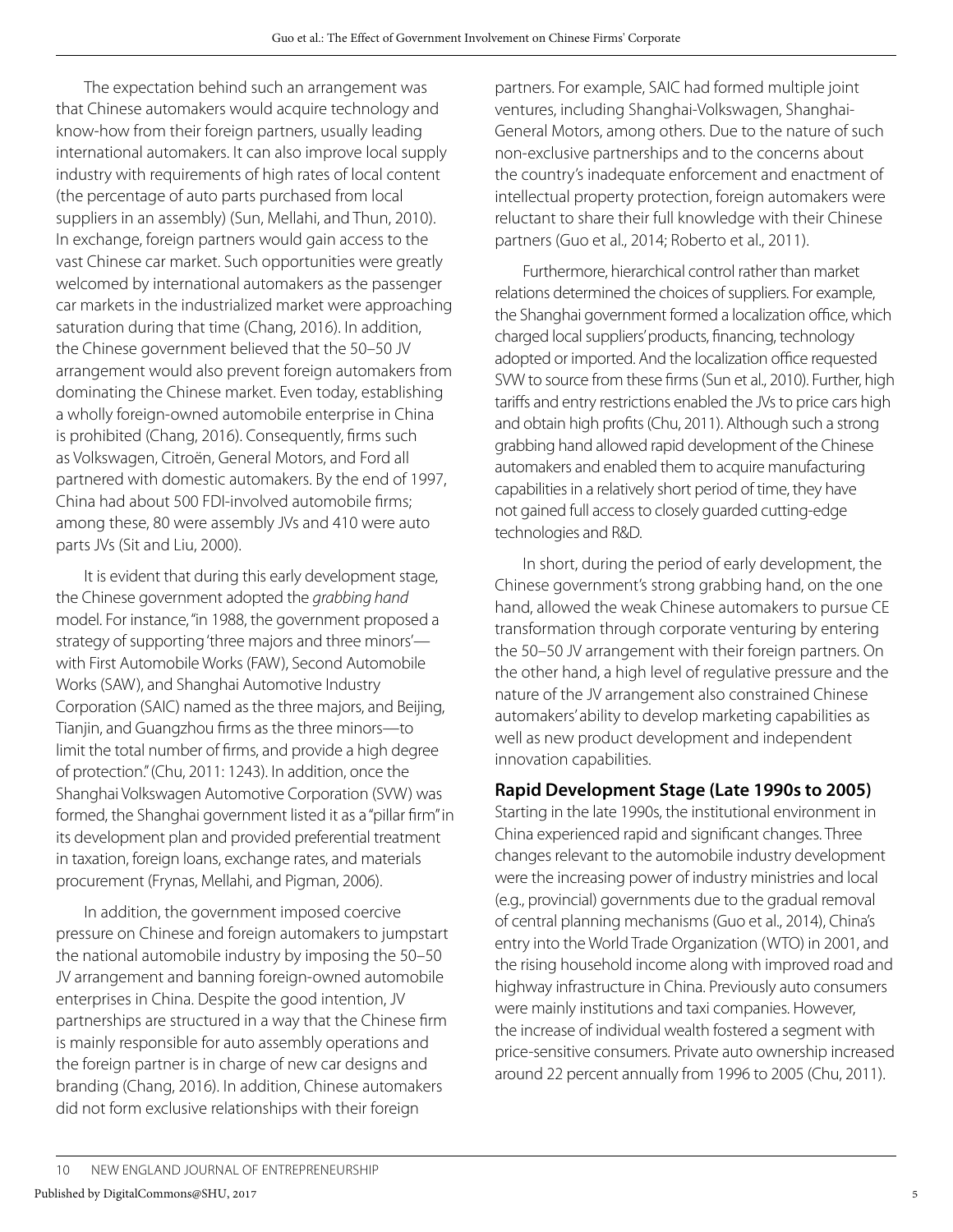The more powerful industry ministries and local governments gave birth to large automobile conglomerates such as FAW and SAIC (Sit and Liu, 2000) as well as local government-owned automakers such as Chery Auto. Today there are a number of regional auto manufacturing hubs in northern China, the central coast around Shanghai, southern China, and western China (Chang, 2016). Although these local governments provided strong support, which has been crucial to the success of JVs with operations in their region, they made it difficult for JV to be successful in other regional markets (Chang, 2016). For instance, in Shanghai, one will find more cars manufactured by SAIC's joint ventures with GM and Volkswagen, but many fewer cars by Ford or Toyota whose JV operations are in northern and southwestern China (Chang, 2016). In addition, the Shanghai municipal government required that city taxis be the Santana model from SVW. In 1996, the Shanghai government banned cars with engine capacity lower than 1.6 liters to exclude Xiali cars (produced in Tianjin). In 1998, it levied an extra \$10,000 license fees on Citroën cars (ZX/ Fukang) made in Hubei province, and a lower license tax to Santana buyers (Sun et al., 2010).

Second, the growth rate of the Chinese auto industry accelerated rapidly after the country's entry into the WTO in 2001, which encouraged more foreign automakers in the country (Roberto et al., 2011) and exposed domestic automakers to fierce competition (Guo et al., 2014). Lastly, rapid national economic growth, rising household incomes, and the development of the highway and road infrastructure throughout China also fueled consumer demand for automobiles and fierce development of the Chinese automobile industry. In 2009, China produced 10.38 million passenger cars, surpassing the United States as the world's largest manufacturer. The rising domestic demand also gave birth to several independent automakers. These newcomers to the industry and are not state-owned enterprises. The most well-known independent automakers in China are BYD Auto and Geely Auto.

Industry growth has been driven by rising domestic demand and encouraged by supportive government policies. During the global financial crisis of 2008–2009, the Chinese government implemented generous incentives to drive growth in the Chinese market. The stimulus package initially applied only to small car models of engines below 1.6 liters, but later in 2010 was expanded to include all passenger cars. Incentives by the central government effectively encouraged auto purchases despite the global economic downturn

(Roberto et al., 2011). And, auto distribution networks were established hierarchically. For example, SVW vehicles flowed from manufacturers to regional, provincial, municipal sales agents, and then to retailers.

During the rapid development period, we believe the Chinese government scaled back its regulative influence and adopted the helping hand model, encouraging Chinese auto firms to further their CE initiatives especially through continuous strategy renewal. The Chinese government did not exert strong coercive pressure on auto firms but was actively involved in improving overall road construction and highway infrastructure as well as providing economic incentives to ensure auto purchases during the global financial crisis. Government at the central and the local levels also provided key support for Chinese automakers' strategic renewal. For example, in our recent case study of Chang'an (Guo, et al., 2014), one of China's leading automakers, we found that Chang'an was able to engage in a series of strategic renewal activities by participating in national technology development projects and by applying for national innovation funds for improving R&D capabilities (e.g., upgrading R&D facilities and equipment), developing new products (e.g., providing more financial support for lab experiments), and conducting new technology research (e.g., providing more financial support for international collaboration). Compared with the grabbing hand model, we consider the helping hand model effective during the rapid industry growth stage as most automakers during this period acquired state-of-the-art manufacturing capabilities from their foreign partners and were able to manufacture their own brands and those of their foreign partners. Most Chinese automakers were in the process of exploiting the existing and identifying new sources of competitive advantages to face the fierce competition especially after China's entry into WTO. However, as discussed earlier, the involvement of local government in protecting the leading regional automakers has created a scattered and fragmented Chinese auto industry.

#### **Recent Transformation Stage (2006–Present)**

The year 2006 marks the beginning of the new industry growth stage, which we term "recent transformation." In the 11th Five Year Plan (FYP) (2006–2010), the government for the first time used the term "indigenous brands" and called for auto production capacity of at least 2 million vehicles—50 percent from manufacturing indigenous brands and only 10 percent would be exported (Chang,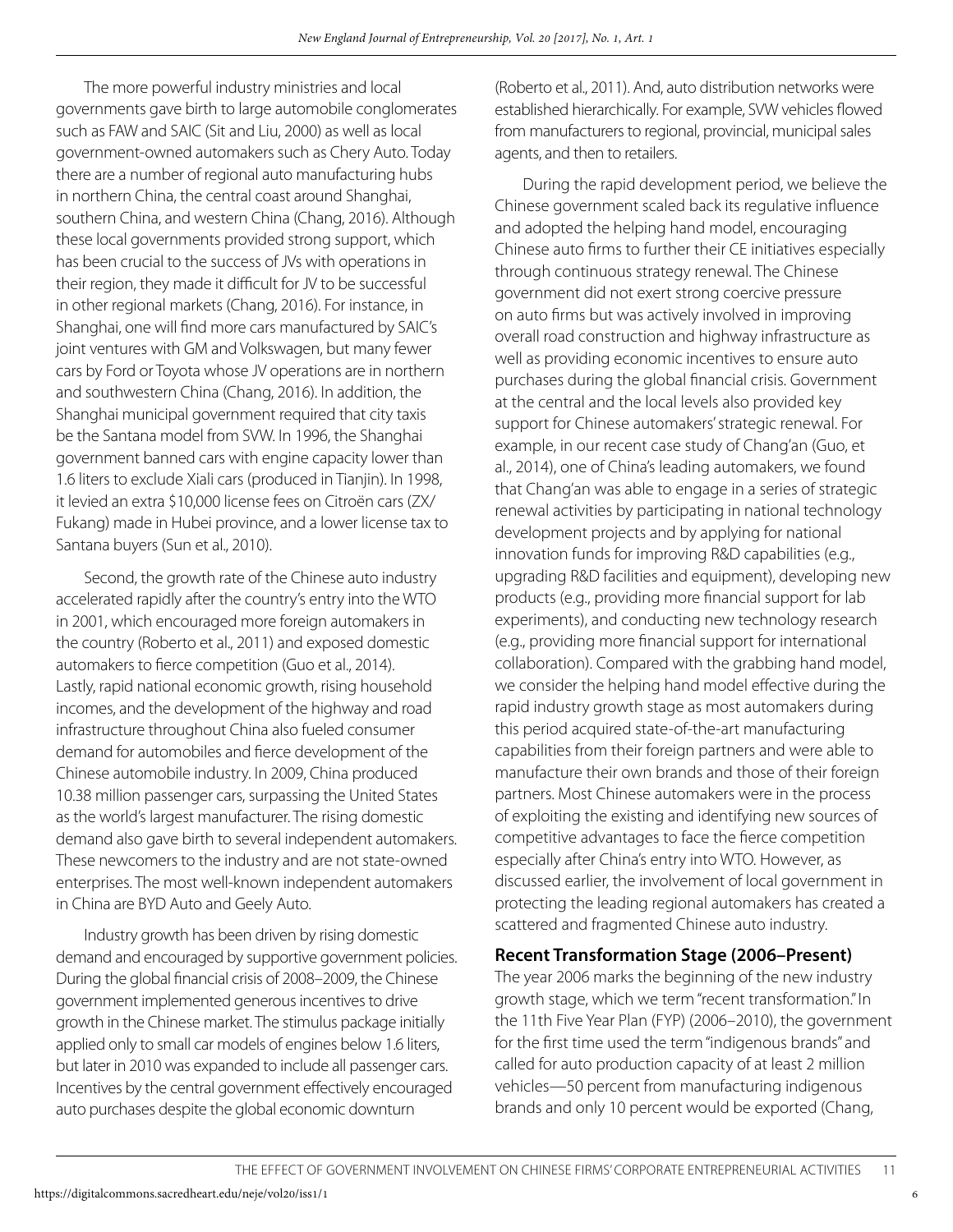2016). It is also evident in the 11th FYP that Chinese automakers would not be judged on their ability to develop Chinese intellectual property that would relieve reliance on foreign technology (Chang, 2016).

Indeed, high oil prices, air pollution, and China's commitment to reduce carbon emissions have led the government to prioritize development of the energy vehicle industry. Lawmakers have introduced policies and incentives to support development of new energy vehicles (NEVs) including electric (hybrid, plug-in, and battery), fuel cell, and hydrogen powered (APCO Worldwide Report). In 2009, the Chinese government initiated pilot programs in 13 cities (later expanded to 20 cities) for NEVs used for public service purposes such as public transition, taxis, and official business. The programs provided subsidies for public transportation (e.g., USD 62,969 for hybrid buses) and to support the purchase of NEVs, translating into a price reduction for consumers. In addition, from 2010 to 2020, the central government plans to allocate more than USD 15 billion to support (1) R&D and industrialization of energy-efficient and new energy cars; (2) development of NEV pilot projects; (3) promotion of hybrid electric vehicles and other energy-saving cars; (4) development of key components; and (5) development of electric vehicle infrastructures in the pilot cities. It projected that three to five key automakers will emerge with their combined market share exceeding 60 percent. The plan also predicts 5 million NEVs will be produced, enabling China to become the leading producer of NEVs by 2020 (APCO Worldwide Report).

In addition to NEVs, the Chinese government has also been heavily promoting vehicle connectivity (e.g., between driver and vehicle, vehicles and transportation systems, Internet, mobile networks, and satellites) (Chang, 2016). The Internet-enabled car industry was identified by the government as a new opportunity for domestic automakers to become leaders in the new industry and again reduce their reliance on foreign technology. As a result, most of China's leading automakers have announced investments in Internet-enabled cars.

The government continues to adopt the helping hand model and provides various incentives to promote NEVs, including direct subsidies to automakers that produce NEVs, subsidies to local government who purchases green fleets, and tax breaks and free registration for consumers (Chang, 2016). In fact, since the 2009 Automotive Industry Readjustment and Revitalization Plan, the government did

not announce a sector-specific policy, an indicator that the government is generally satisfied with the auto industry's growth (Chang, 2016). As discussed earlier, government's attention has shifted to specific areas of the auto industry and has made these its top priorities. Nevertheless, the government did exert normative pressure on Chinese auto firms and shaped cognitive understanding of the importance of cultivating independent innovation and new product development capabilities for Chinese automakers to gain leading positions and reduce reliance on foreign technologies in new areas such as NEVs and Internet-enabled cars.

Following these government initiatives, Chinese auto firms, for example, Chang'an in our recent case study (Guo et al., 2014), identified building an independent innovation system as an important entrepreneurial endeavor. The innovation systems were built to develop core technologies, reconfigure available resources, and eventually new products—important CE transformation through innovation and continuous strategic renewal. To support these CE initiatives, most leading Chinese auto firms also engaged in organizational rejuvenation activities by cultivating strong, innovation-supportive corporate cultures and establishing a compatible human resources management (HRM) system.

#### **Implications and Conclusion**

Our analysis based on the case study of the Chinese auto firms and auto industry's transformation has answered two research questions raised at the beginning of this editorial: (1) what roles can governments play in enabling and stimulating firms' CE in emerging economies and (2) what is the impact of government involvement on important CE outcomes, namely EMFs' innovation, strategic renewal, and corporate venturing? It is evident in our analysis that the Chinese government played different roles at different stages. During the initiation stage, government adopted a strong grabbing hand to jumpstart the auto industry and initiated domestic automakers' CE transformation through corporate venturing by forcing the 50–50 JV partnership arrangement between Chinese and foreign automakers. The impact of the grabbling hand model was demonstrated in the Chinese automakers' improved manufacturing capabilities but it also constrained their ability to acquire core technologies as well as marketing and R&D capabilities, all of which are crucial for innovation and NPD. During the rapid development and recent transformation periods, the government adopted a

12 NEW ENGLAND JOURNAL OF ENTREPRENEURSHIP Published by DigitalCommons@SHU, 2017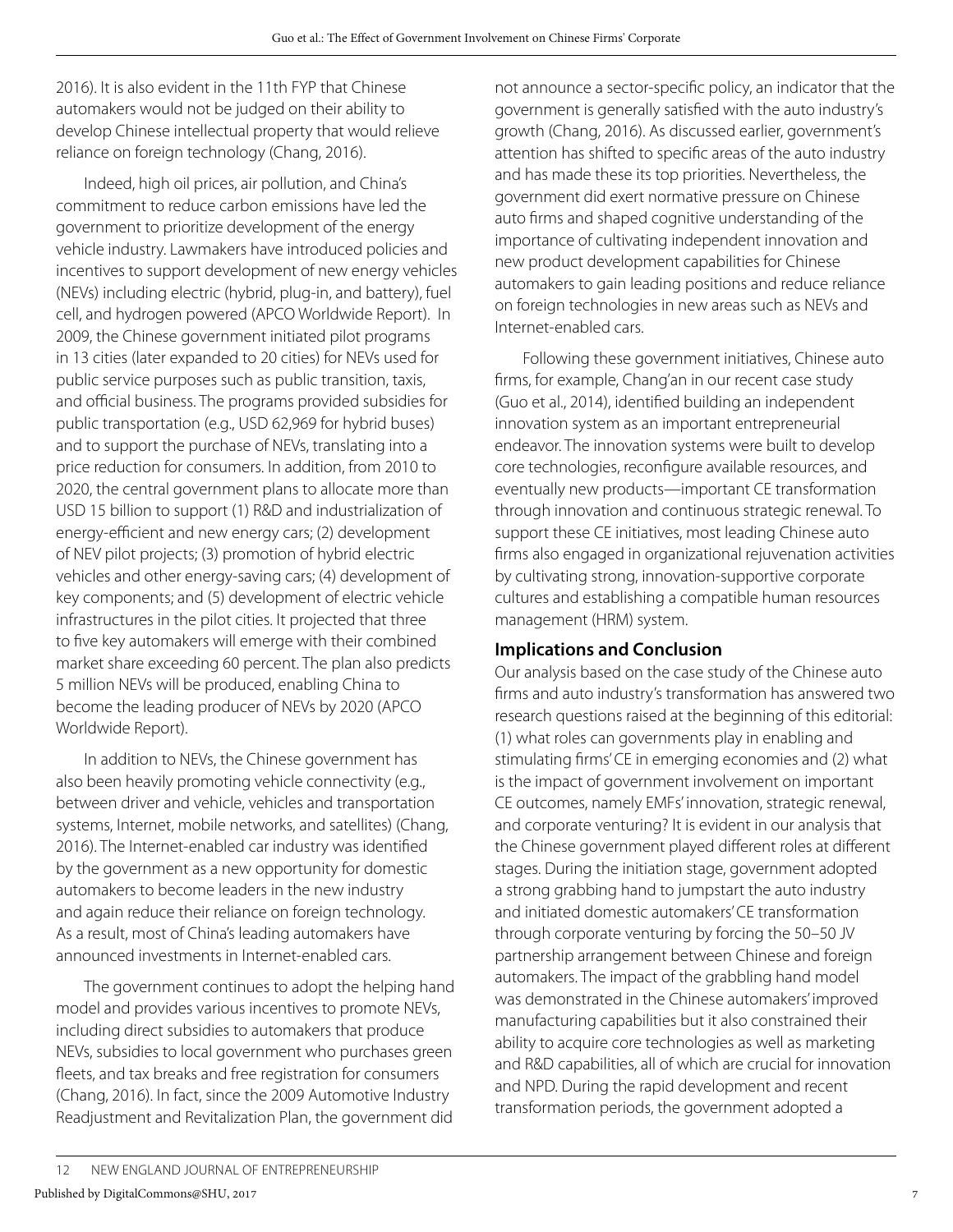helping hand model to provide favorable economic incentives, policies, as well as improve the overall infrastructure and FDI investment environment to promote Chinese automakers' CE transformation through strategic renewal and innovation in NEVs and Internet-enabled cars. The helping hand was also effective in establishing industry norms based on government expectations and in creating a value system to favor development of NEVs and Internet-enabled cars.

In the Western CE literature, for instance, Dess et al. (2003), stress the different CE roles of management at multiple levels of the organization and emphasize the role of top management leadership in CE. We suggest that the argument can be extended to examine the different roles of governments in initiating, enabling, and shaping the CE transformation of firms in emerging economies. It is evident that governments can serve an important

function in assisting and guiding top managers of EMFs in identifying entrepreneurial opportunities, suggesting innovative ideas and initiatives, offering financial and political support for exploiting opportunities identified by CE programs, supporting investment in building the EMFs' capabilities and sustained competitive advantages. We believe the unique institutional compositions of the emerging markets may require different research topics that are currently underexamined in the mainstream CE literature. To achieve this goal and to develop a better understanding of CE-related issues, especially those pertinent in emerging markets, we encourage all interested scholars to submit relevant scholarly work to our special issue on "Corporate Entrepreneurship in Emerging Markets." After all, we need to address the critical questions of how emerging markets are reshaping globalization.

## **REFERENCES**

- APCO Worldwide Report. (November, 2010). Market analysis report: China's automotive industry. Retrieved on March 8, 2012, from http://www.export.gov.il/uploadfiles/03\_2012/chinasautomotiveindustry.pdf
- Busenitz, L.W., Gomez, C., and Spencer, J.W. (2000). Country institutional profiles: Unlocking entrepreneurial phenomena. *Academy of Management Journal,* 43: 994–1003.
- Chang, C. (2016). China's 13th five-year plan: Implications for the automobile industry. Retrieved on April 10, 2017, from https://www.uscc.gov/sites/default/files/Crystal%20Chang\_Written%20Testimony%20042716.pdf
- Chu, W. (2011). How the Chinese government promoted a global automobile industry? *Industrial and Corporate Change,* 20(5): 1235–1276.
- Covin, J.G., and Miles, M.P. (1999). Corporate entrepreneurship and the pursuit of competitive advantage. *Entrepreneurship Theory and Practice*, 23: 47–63.
- Covin, J.G. and Slevin, D.P. (1991). A conceptual model of entrepreneurship as a firm behavior. *Entrepreneurship Theory and Practice*, 16(1): 7–24.
- Dess, G. G., Ireland, R. D., Zahra, S. A., Floyd, S. W., Janney, J. J., and Lane, P. J. (2003). Emerging issues in corporate entrepreneurship, *Journal of Management*, 29(3): 351–378.
- DiMaggio, P. and Powell, W. (1983). The iron cage revisited: Institutional isomorphism and collective rationality in organizational fields. *American Sociological Review*, 48(2): 147-160.
- Eisenhardt, K. (1989). Building theories from case study research. *Academy of Management Review*, 14(4): 532-550.
- Frye, T., and Shleifer, A. 1997. The invisible hand and the grabbing hand. *American Economic Review*, 87(2): 354–358.
- Frynas, J., Mellahi, K., and Pigman, G. (2006). First mover advantages in international business and firm-specific political resources. *Strategic Management Journal*, 27: 321–345.

THE EFFECT OF GOVERNMENT INVOLVEMENT ON CHINESE FIRMS' CORPORATE ENTREPRENEURIAL ACTIVITIES 13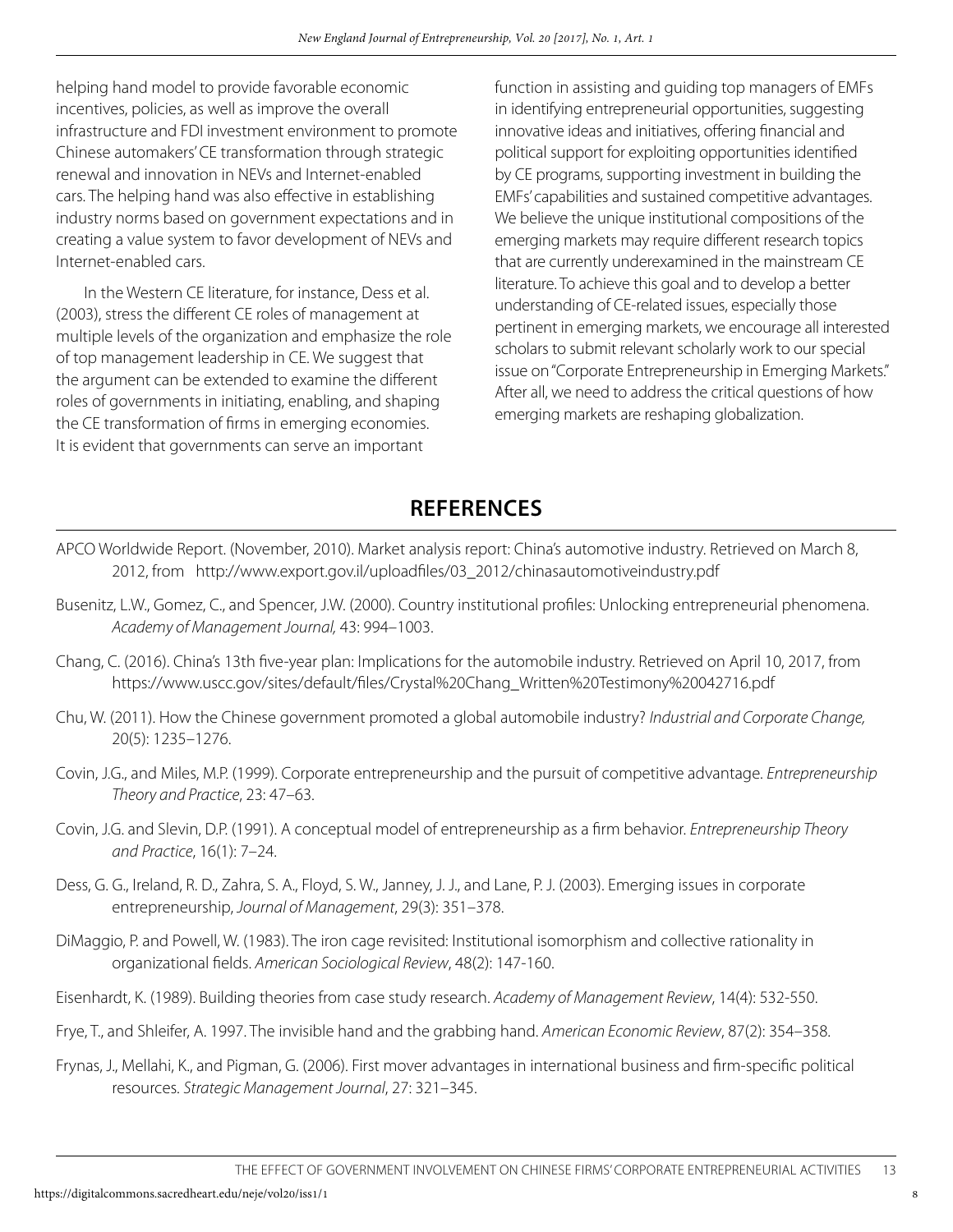- Guo, C., Jiang, C., and Yang, Q. (2014). The development of organizational capabilities and corporate entrepreneurial processes: The case of Chinese automobile firms. *Thunderbird International Business Review*, 56(6): 483–500.
- Guth, W.D., and Ginserg, A. (1990). Guest editor's introduction: Corporate entrepreneurship. *Strategic Management Journal*, 11(5): 5–15.
- Hayton, J. C., George, G., and Zahra, S. A. (2002). National culture and entrepreneurship: A review of behavioral research. *Entrepreneurship Theory and Practice*, 26(4): 33–52.
- Jiang, C. X., Yang, Q., Li, S., Wang, Y. (2011). The moderating effect of foreign direct investment intensity on local firms' intangible resources investment and performance implications. *Journal of International Management,* 17(4): 291–302.
- Jiang, C., Yang, Q., Song, S., Annavarjula, M. (2016). Emerging market firms' catch-up strategy in new product development: Cases from Chinese companies. *International Journal of Business and Emerging Markets*, 8(3): 324–339.
- Kostova, T. (1997). Country institutional profiles: Concepts and measurement. *Academy of Management Proceedings*, 1: 180–184.
- Kotabe, M., Jiang, C., Murray, J. (2017). Examining complementary effects of political networking capability with absorptive capacity on EMFs' innovative performance. *Journal of Management*, 43(4): 1131–1156.
- Li, J. and Kozhikode, R. (2008). Knowledge management and innovation strategy: The challenge for latecomers in emerging economies. *Asia Pacific Journal of Management*, 25(3): 429–450.
- Luo, Y. 2000. *How to Enter China: Choices and Lessons*. Ann Arbor: University of Michigan Press.
- Mahmood, I. P., and Rufin, C. (2005). Government's dilemma: The role of government in imitation and innovation. *Academy of Management Review*, 30: 338–360.
- Mathews, J. A. (2006). Dragon multinationals: new players in the 21st century globalization. *Asia Pacific Journal of Management*, 23(1): 5–27
- Minniti, M. (2008). The role of government policy on entrepreneurial activity: Productive, unproductive, or destructive? *Entrepreneurship theory and Practice*, 32(5): 779–790.
- Peng, M.W. (2003). Institutional transitions and strategic choices. *Academy of Management Review*, 28(2), 275–286.
- Phan, P. H., Wright, M., Ucbasaran, D., and Tan, W-L (2009). Corporate entrepreneurship: Current research and future directions. *Journal of Business Venturing*, 24(3): 197–205.
- *Quest Trend Magazine*. Global auto production since 2008: Without China stagnation. Retrieved from http://www.questtrendmagazine.com/en/automobile-industry/china/market-share-of-china-at-global-automobile-production.html.
- Roberto, M., Guo, C., and Jiang, C. X. (2011). Chang'an automobile and the Chinese automotive industry and teaching notes. *Emerald Emerging Markets Case Studies*, 1(4): 1–17.
- Sit, V.F.S., and Liu, W. (2000). Restructuring and spatial change of China's auto industry under institutional reform and globalization. *Annals of the Association of American Geographers*, 90(4): 653–673.
- Shleifer, A., and Vishny, R. W. (2002). *The Grabbing Hand: Government Pathologies and Their Cures*. Harvard University Press.
- Sturgeon, T. J., and Van Biesebroeck, J. (2010). Effects of the crisis on the automotive industry in developing countries: A global value chain perspective. Policy Research Working Paper 5330, World Bank.
- Sun, P., Mellahi, K., and Thun, E. (2010). The dynamic value of MNE political embeddedness: The case of the Chinese automobile industry. *Journal of International Business Studies*, 41: 1161–1182.

14 NEW ENGLAND JOURNAL OF ENTREPRENEURSHIP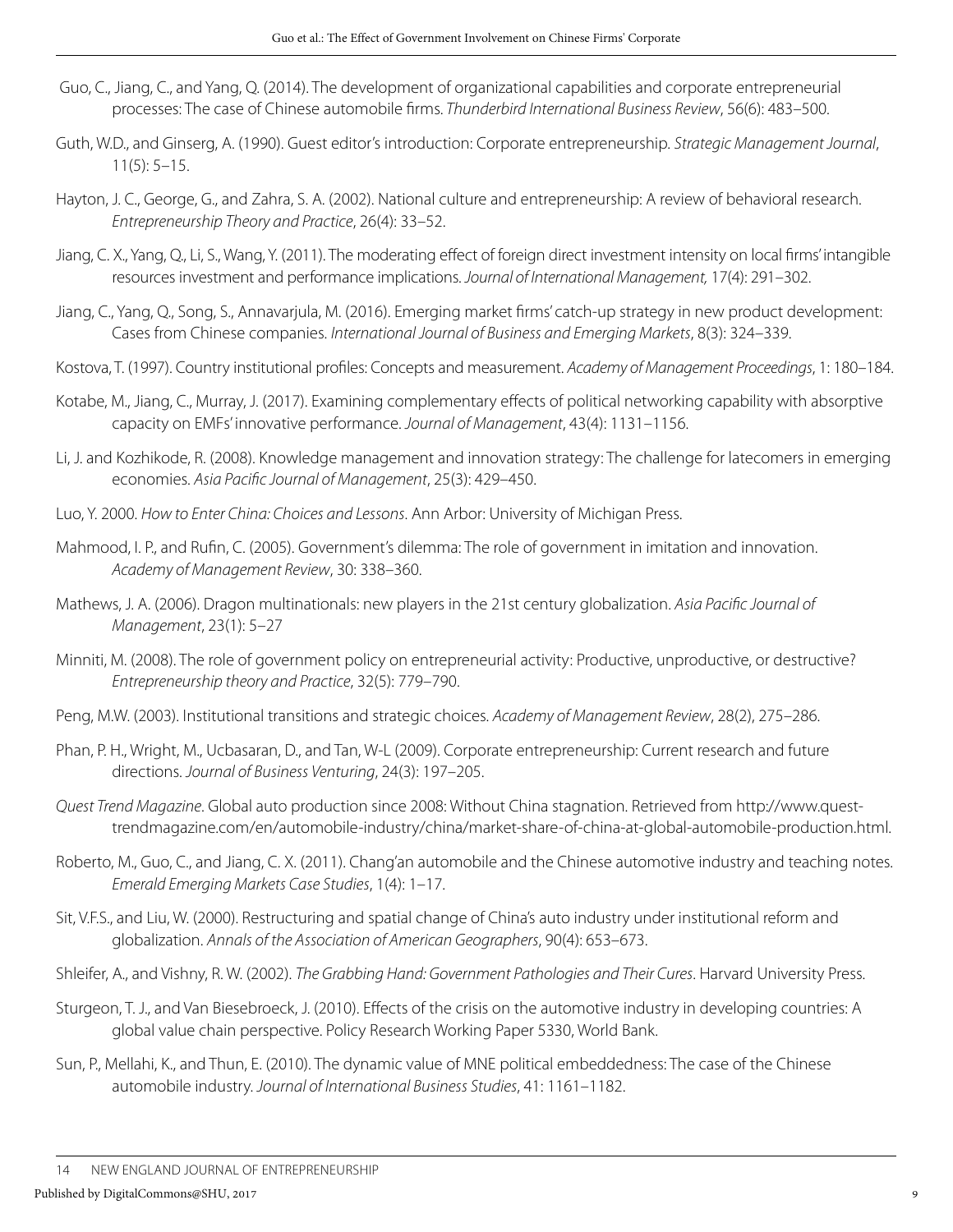- Tan, J. (2007). Phase transitions and emergence of entrepreneurship: The transformation of Chinese SOEs over time. *Journal of Business Venturing*, 22: 77–96.
- Von Hippel, E. (1977). Successful and failing internal corporate ventures: An empirical analysis. *Industrial Marketing Management*, 6(3): 163–174.
- Wang, J.H., Hong, Kafourors, M., and Wright, M. (2012). Exploring the role of government involvement in outward FDI from emerging economies. *Journal of International Business Studies*, 43(7): 655–676.
- Yin, R. (1994). *Case Study Research: Design and Methods* (2nd ed.). Thousand Oaks, CA: Sage Publishing.
- Yiu, D. W., Lau, C. M. and Bruton, G. D. (2007). International venturing by emerging economy firms: The effects of firm capabilities, home country networks, and corporate entrepreneurship. *Journal of International Business Studies*, 38(4): 519–540.
- Yiu, D. and Lau, C.M. (2008). Corporate entrepreneurship as resource capital configuration in emerging market firms. *Entrepreneurship Theory & Practice*, 32: 37–58.
- Zahra, S.A. (1995). Corporate entrepreneurship and financial performance: The case of management leveraged buyouts. *Journal of Business Venturing*, 10(3): 225–247.
- Zahra, S.A. (1996). Governance, ownership, and corporate entrepreneurship: The moderating impact of industry technological opportunities. *Academy of Management Journal*, 39(6): 1713–1735.
- Zahra, S.A., Ireland, R.D., Gutierrez, I., and Hitt, M.A. (2000). International expansion by new venture firms: International diversity, mode of market entry, technological learning, and performance. *Academy of Management Journal*, 43: 926–950.
- Zahra, S.A., and George, G. (2002). Absorptive capacity: A review, reconceptualization and extension. *Academy of Management Review*, 27(2): 213–240.